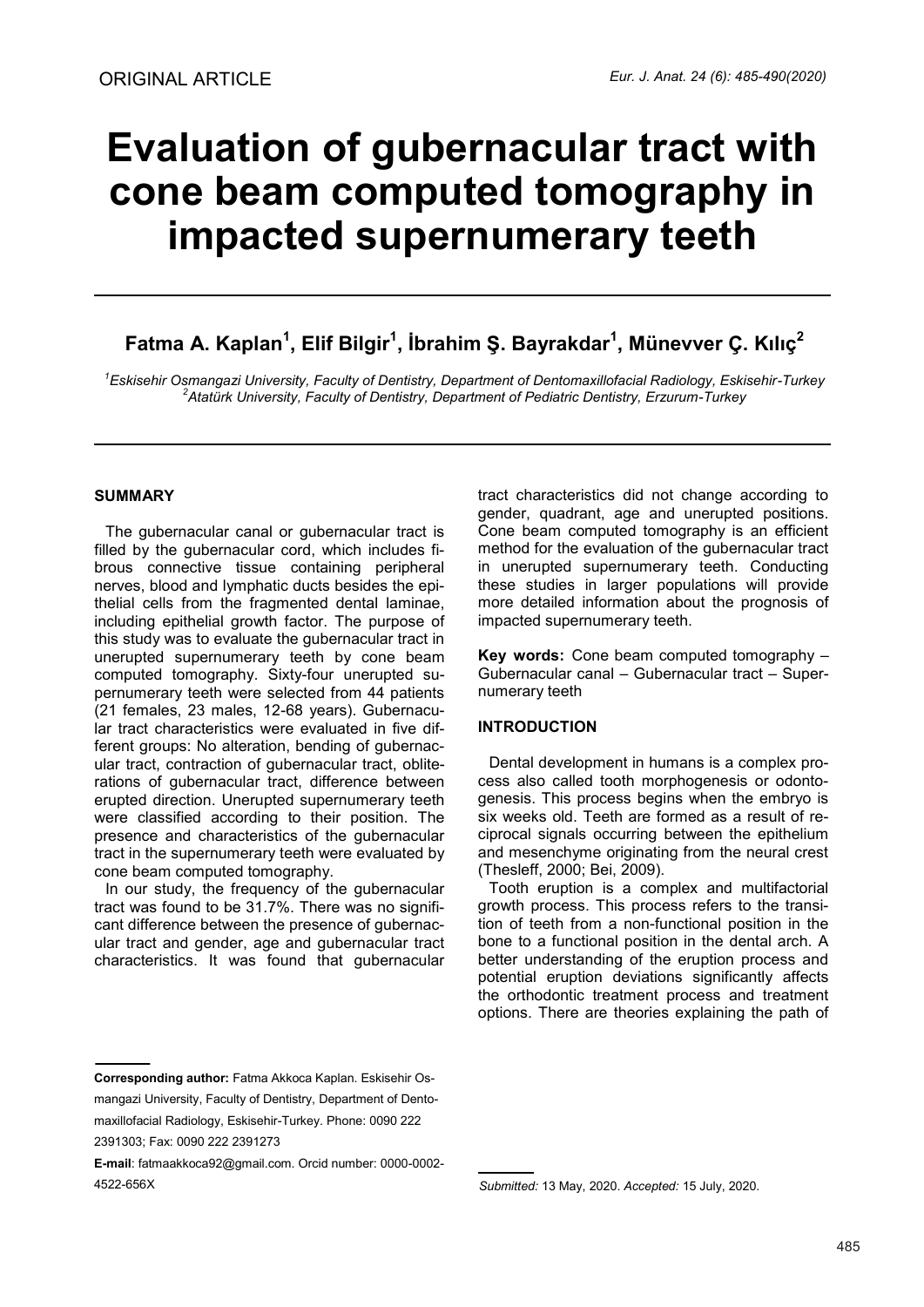eruption in the literature. However, none of these theories have been able to explain the eruption process alone, and this indicates that the eruption is the result of multifactorial mechanisms (Massler and Schour, 1941; Cahill and Marks, 1980; Shroff and Siegel, 2000).

The gubernacular cord is a conjunctive tissue structure that connects the dental follicle to the gingiva, and guides the process of tooth eruption. The formation of this structure begins from the residual cells of the tooth lamina, leaving the decreased epithelium of the enamel toward the oral mucosa. The gubernacular canal or gubernacular tract (GT) is filled by the gubernacular cord, which includes fibrous connective tissue containing peripheral nerves, blood and lymphatic ducts besides the epithelial cells from the fragmented dental laminae, including epithelial growth factor (Philipsen and Reichart, 2004). There are few studies in the literature about gubernacular cord and tract, and there are studies on its role in dental eruption (Cahill, 1974; Ferreira et al., 2013). Malassez was the first to associate the dental follicle with the process of tooth eruption by describing the histology of the gubernaculum dentis and the epithelial residue of the dental lamina (Shroff and Siegel, 2000).

Although the etiology of supernumerary teeth is not known, it can be as an incidental finding of intraoral and radiologic examination. If these teeth remain unerupted, many problems such as resorption, pathologies and malocclusion of the teeth in the region can be observed (Garvey et al., 1999).



**Fig 1.** Appearance of ''no alteration of GT characteristic'' in CBCT images.

This condition increases the importance of understanding the eruption pathways of the supernumerary teeth.

Cone beam computed tomography (CBCT) is one of the most reliable and useful imaging modalities in maxilla and mandible examination including teeth. The use of CBCT in dentistry has increased over the last decade due to its many advantages such as high bone resolution, low radiation dose, ease of use and accessibility (Scarfe et al., 2006; Kumar et al., 2015). Considering these benefits, GT can be evaluated by CBCT.

The purpose of this study was to evaluate the GT in unerupted supernumerary teeth by CBCT.

# **METHODS**

# *Patient selection*

Patients were randomly selected from our radiographic follow-up database. This retrospective study adhered to all relevant principles of the Declaration of Helsinki. In 2016 and 2017, 64 unerupted supernumerary teeth were selected from 44 patients 63 teeth (21 females, 23 males, 12-68 years) who underwent CBCT for GT. The Clinical Research Ethics Committee of the Eskisehir Osmangazi University Faculty of Medicine approved the study (approval no. 25; July 23, 2019). No patient had any known syndrome or any history of neurological disease or surgical intervention in the region of interest. Written informed consent was obtained from all patients or their legal guardians prior to CBCT.



**Fig 2.** Appearance of ''bending of GT characteristic'' in CBCT images.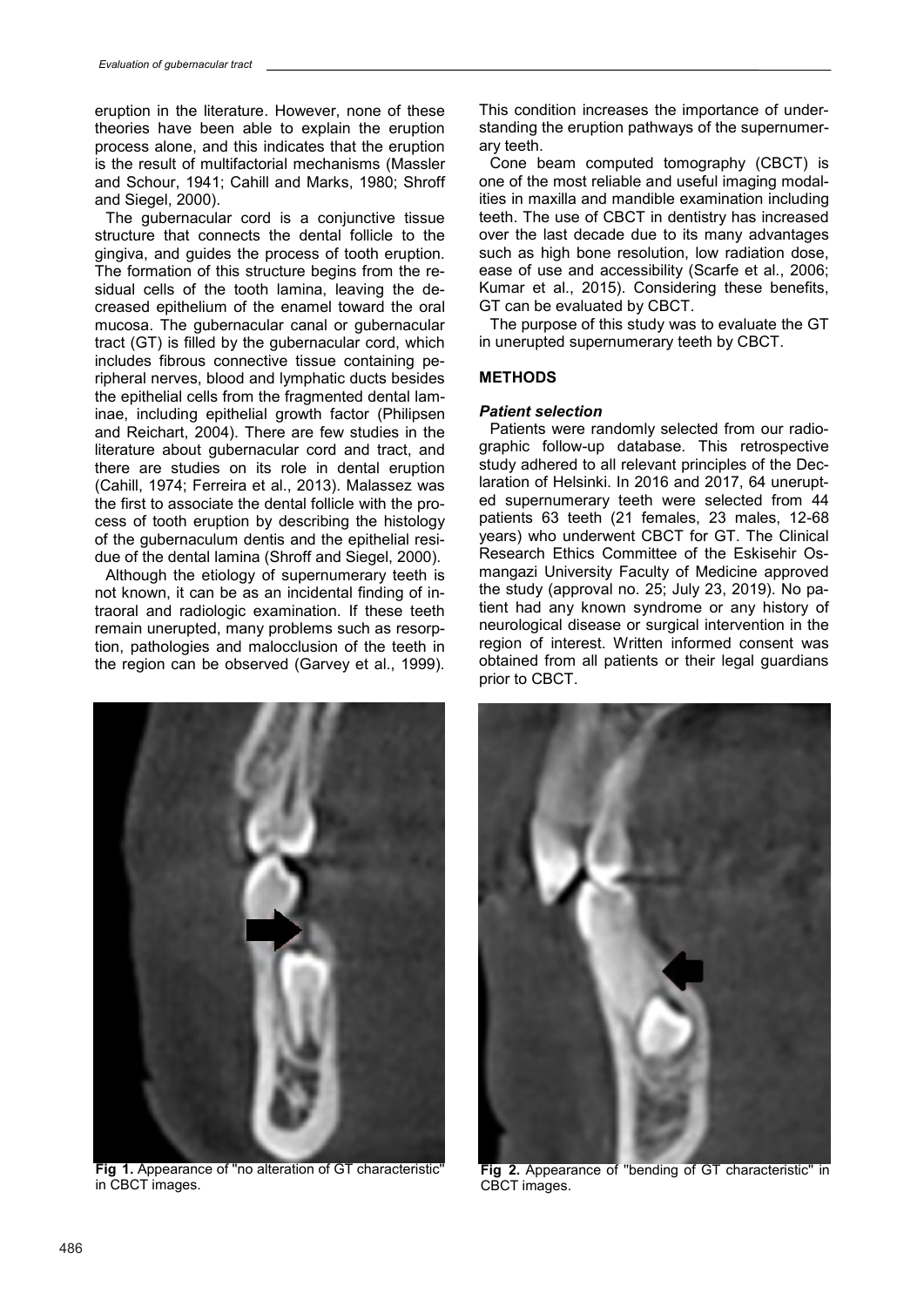

**Fig 3.** Appearance of ''contraction of GT characteristic'' in CBCT images.

#### *Imaging*

The same CBCT device (Promax 3D Mid; Planmeca, Helsinki, Finland) was used to image all patients in the standing position. The imaging parameters were: tube voltage 94 kVp, X-ray tube current 14 mA, rotation 360º, scan time 27 s, and voxel sizes 0.4 µm-0.6 µm. All scans were evaluated by the same operator (F.A.K.) using a dedicated workstation. Planmeca Romexis imaging software (4.3.0.R; Planmeca, Helsinki, Finland) was used to detect GT.

#### *Evaluation of Gubernacular Tract in CBCT*

CBCT images were converted to volume data with 0.2-0.4 mm slice thickness around the maxilla and the mandible, and then were visualized on axial and sagittal images through multiplanar reconstruction methods. The presence and shape of GT in the supernumerary teeth were evaluated by CBCT. GT characteristics were classified according to the classification used by Nishida et al. GT characteristics were evaluated in 5 different groups: No alteration (Fig. 1), bending of GT (Fig. 2), contraction of GT (Fig. 3), obliterations of GT (Fig. 4), difference between erupted direction (Fig. 5).[16] The unerupted positions of these teeth were evaluated by CBCT. Unerupted supernumerary teeth were classified according to their position (mesioangular, distoangular, vertical, horizontal, unerupted in the palatine/lingual, unerupted in the buccal, unerupted in both palatine/lingual and buccal).



**Fig 4.** Appearance of ''obliteration of GT characteristic'' in CBCT images.

#### *Statistical analyses*

Descriptive statistics and chi-squared tests were performed using the Statistical Package for the Social Sciences (ver. 20; IBM Corporation, Armonk, NY, USA). Results were statistically significant at P <0.05.

# **RESULTS**

The age range of the samples in our study group was 12 to 68 (23.8  $\pm$  11.6). Of the 63 teeth samples, 27 (42.9%) were female and 36 (57.1%) were male. The incidence of GT in the total population is 31.7%. However, the frequency of GT did not change according to gender, teeth quadrant, age and unerupted positions (p> 0.05). When evaluated by gender, the presence of GT was observed in 33.3% of female and 30.6% of male. GT was most frequently seen in the first quadrant (41.2%), followed by 31.3%, 28.6%, 25.0% in the second, fourth and third quadrants, respectively. GT was observed 46.2% in the incisor region, 50% in the canine region, 33.3% in the premolar region and 12.5% in the molar region. Of the 63 supernumerary teeth examined in the study group, 8 (12.7%) were mesiodens. GT was found in 3 of 8 mesiodens (37.5%). GT was observed to be 34.0% and 25.0% in the unerupted supernumerary teeth in the vertical and horizontal positions, respectively. When the unerupted supernumerary tooth was classified as palatinal / labial, buccal and in both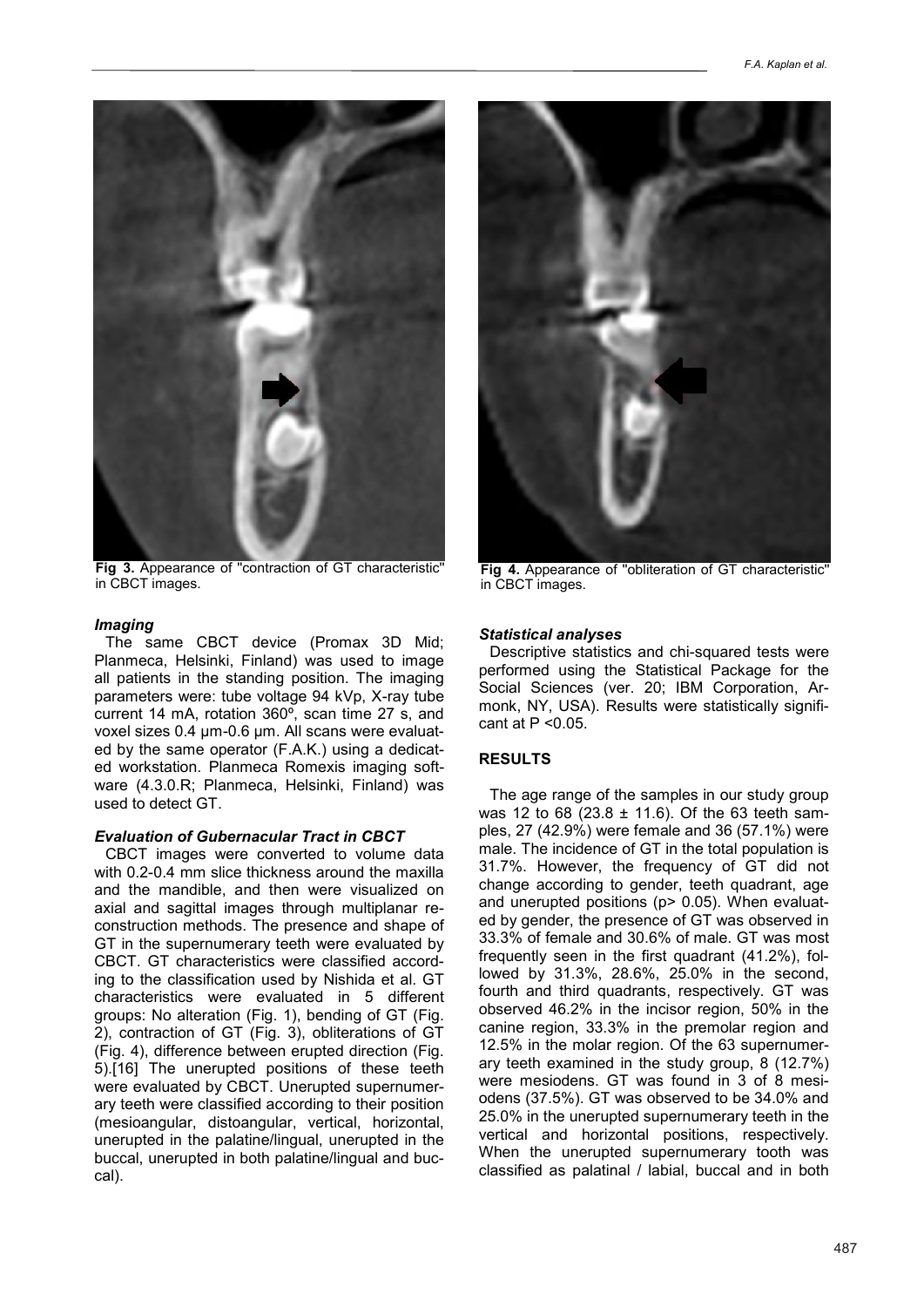

**Fig 5.** Appearance of ''GT difference between erupted direction'' in CBCT images.

palatinal / labial and buccal unerupted, GT presence frequency was 26.8%, 45.5%, 37.5% respectively. Statistical findings are summarized in Table 1 and Table 2.

When evaluated presenced of GT in the supernumerary teeth, ''no alteration of GT characteristic'' (40.0%) was found to be the most common in the supernumerary teeth whereas ''contraction of GT characteristic'' (10.0%) was found to be the least. However, this difference was not statistically significant  $(P = 0.24)$ . It was found that GT characteristics did not change according to gender, quadrant, age and unerupted positions (P> 0.05). Statistical findings are summarized in Table 3.

# **DISCUSSION**

The first reference to the gubernacular cord and the gubernacular canal was made in 1778 by an English scientist named John Hunter (Ferreira et al., 2013). This reference was supported in 1887 by microscopic research by French histologist Louis Charles Malassez (Malassez, 1885). According to Hodson, these structures are present only in association with the permanent teeth with temporary predecessor, a truth confirmed by Cahill and Marks (1980), Hodson (1971) and Philipsen and Reichart (2004).

Cahill and Marks (1980) examined the role of gubernaculum dentis in dental eruption by surgical interruption and ablation of gubernaculum gingival attachment. This study shows that the eruption rate and the final position of the tooth do not change with gubernacular ablation just before eruption begins. However, it is not exact that the GT is ineffective, as the study is performed after the eruption is activated.

The gubernacular canal is filled by the gubernacular cord and this canal expands with osteoclastic activity in the eruptive stage. Philipsen et al. signified that the gubernacular cord may affect the development of adenomatoid odontogenic tumor (AOT), because it included the remains of this dental lamina. These epithelial remnants are close to the crown portion of the permanent tooth and can act together with the gubernacular canal during tooth eruption to induce AOT formation (Philipsen and Reichart, 2004). In our study, there was no supernumerary tooth with AOT or tumor formation.

GT might be misdiagnosed with various anatomical variations in the jaws. Lingual foramina and their canals can be observed on the mandibular lingual surface (Wang et al., 2015). Accessory mental foramen appears around the mental foramen and on the buccal or lingual surface of the mandible (Naitoh et al., 2009; Iwanaga et al., 2016). The retromolar canal and foramen are present on the retromolar fossa (Ossenberg, 1987). However, GT is found around the impacted dental follicle and odontomas (Cahill, 1974).

Studies in which radiological evaluation of GT is performed in impacted teeth, supernumerary teeth and odontomas are existing in the literature (Ahmed et al., 2015; Nishida et al., 2015; Oda et al., 2016a; Koc et al., 2019). These studies are limited and there are no studies examining GT only in supernumerary teeth. In this study, it was investigated whether GT is effective in the burial of impacted supernumerary teeth. Also in our study, the characteristic of supernumerary teeth in the presence of GT was evaluated.

GT was visualized for the first time by Nishida et al. They evaluated GT on panoramic radiography,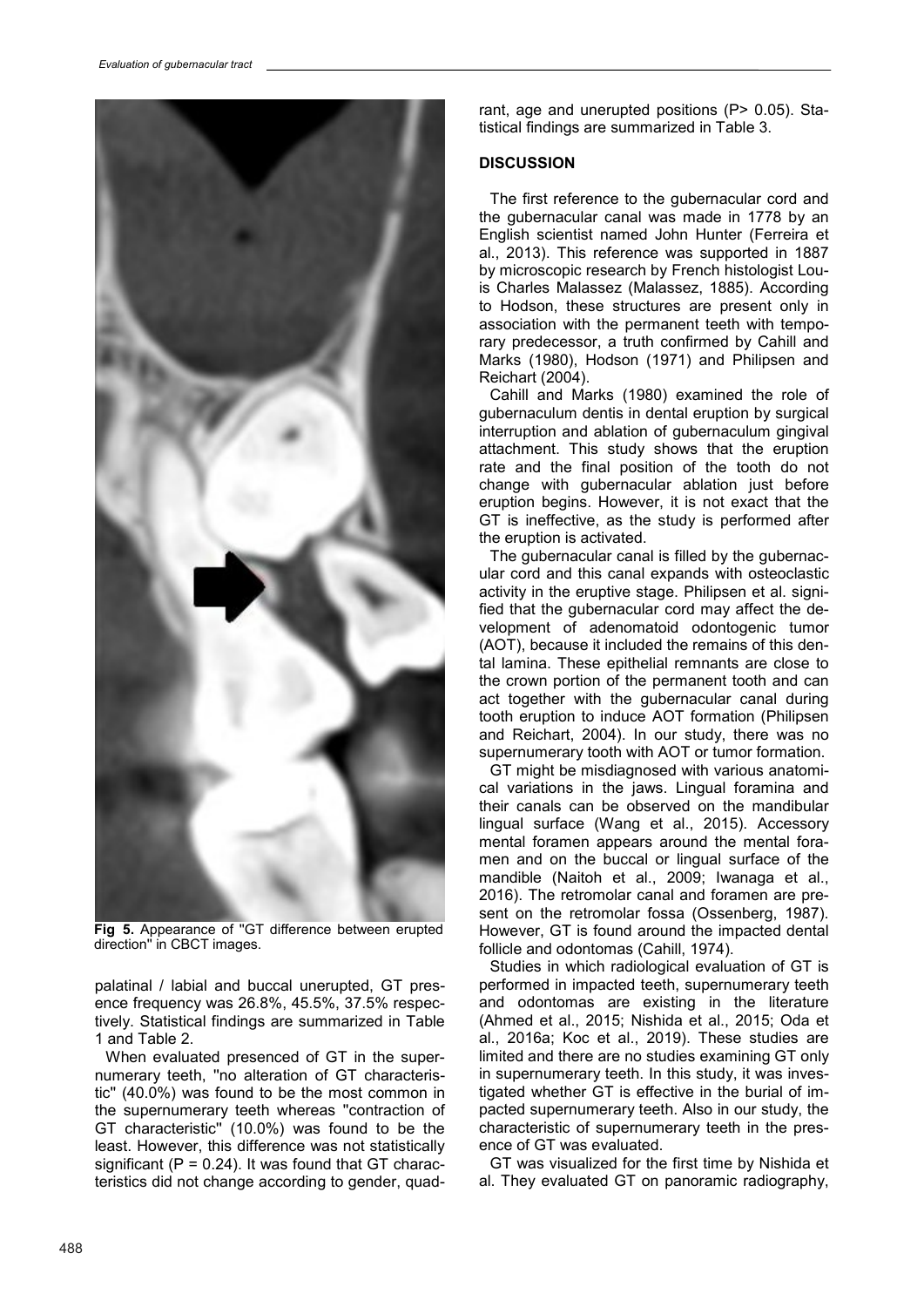| <b>Jaw Quadrant</b> |                |                 |                     |                 |       |  |  |  |  |  |
|---------------------|----------------|-----------------|---------------------|-----------------|-------|--|--|--|--|--|
|                     | First Quadrant | Second Quadrant | Third Quadrant      | Fourth Quadrant | Total |  |  |  |  |  |
| <b>GT Presence</b>  | 41.2%          | 31.3%           | 25.0%               | 28.6%           | 31,7% |  |  |  |  |  |
|                     |                |                 | <b>Tooth Region</b> |                 |       |  |  |  |  |  |
|                     | Incisive       | Canine          | Premolar            | Molar           | Total |  |  |  |  |  |
| <b>GT Presence</b>  | 46,2%          | 50,0%           | 33,3%               | 12.5%           | 31,7% |  |  |  |  |  |

**Table 1.** Distribution of GT presence according to jaw quadrant and tooth regions

**Table 2.** Distribution of GT presence according to unerupted supernumerary tooth positions

|                    |                                                                             |                  |                           | Unerupted supernumerary tooth positions |                                            |              |
|--------------------|-----------------------------------------------------------------------------|------------------|---------------------------|-----------------------------------------|--------------------------------------------|--------------|
| <b>GT Presence</b> | vertical                                                                    |                  |                           | Horizontal                              |                                            | Total        |
|                    |                                                                             | 34,0%            |                           |                                         | 25,0%                                      |              |
|                    |                                                                             |                  |                           | Unerupted supernumerary tooth positions |                                            |              |
| <b>GT Presence</b> | Palatine/Lingual                                                            |                  | <b>Buccal</b>             | Both Palatine/Lingual both buccal       | Total                                      |              |
|                    | 26.8%                                                                       |                  | 45,5%                     | 37,5%                                   |                                            | 31,7%        |
|                    | <b>Table 3.</b> Distribution of GT presence according to GT characteristics |                  | <b>GT Characteristics</b> |                                         |                                            |              |
|                    | no alteration of<br>GT                                                      | Bending of<br>GT | contraction of<br>GT      | obliteration of<br>GT                   | GT difference between<br>erupted direction | Total        |
| <b>GT Presence</b> | 8<br>40.0%                                                                  | 4<br>20.0%       | 2<br>10.0%                | 3<br>15.0%                              | 3<br>15.0%                                 | 20<br>100.0% |

CBCT and multidetector computed tomography (MDCT) images. On CT examination, they observed GT in 1.6% (1/62) of central supernumerary teeth (Nishida et al., 2015). In our study, GT was observed in 3 of 8 impacted mesiodens. Although our mesiodens sample number was low compared to Nishida et al., we observed a higher rate of GT in our study. However, the low unerupted mesiodens in our study is low. Further studies are needed to determine the presence of GT in a large Turkish population where only mesiodens are evaluated.

Oda et al., in their study with CBCT and MDCT, observed 49 GT of 56 odontoma subjects. They found a spatial relationship between odontomas and GT (Oda et al., 2016a). In another study, they also detected intact or expanded GTs on MDCT images on almost all odontogenic tumors or cysts (Oda et al., 2018). These studies show that there may be a relationship between GT and odontogenic tumors. Furthermore, Oda et al. (2016b) evaluated GTs in maxillary anterior teeth of 205 patients with impacted mesiodens were retrospectively analyzed by using MDCT and CBCT. They found the rate of observing GT presence in mesiodens as 23.4%. This result is consistent with the findings in our study.

In a study with CBCT, Koç et al. observed 83% (386/465) of the unerupted teeth in the maxilla and 83.3% (240/288) of the unerupted teeth in the mandible (Koc et al., 2019). Compared to our

study, Koç et al. (2019) examined GT in a large number of unerupted teeth. In addition, they did not examine the supernumerary teeth in their studies.

Gaeta-Araujo et al. evaluated GT with CBCT in a total of 159 patients with 423 teeth with normal eruption, 140 impacted teeth, and 35 teeth with delayed eruption. They found detection rate of GC was 90.6%. These rates were 94.1%, 87.1%, and 62.9% for normal eruption, impacted teeth, and delayed eruption, respectively (Gaeta-Araujo et al., 2019). Although this study was extensive, they did not analyze supernumerary teeth.

# **CONCLUSIONS**

As a result, in our study, GT was the most common in the first quadrant and canine tooth region. GT was observed more frequently in teeth with vertical position than those with horizontal position. However, it was common in buccally positioned compared to palatal / lingual-impacted supernumerary teeth. The most common is no alteration of GT and the least observed contraction of GT. It was found that the presence of GT varies according to tooth regions and impacted positions. As a limitation of the study, it was studied in a short period of time and in a relatively small population. Therefore, data on the clinical prognosis of impacted supernumerary teeth could not be obtained. It is recommended to study the presence of GT in a